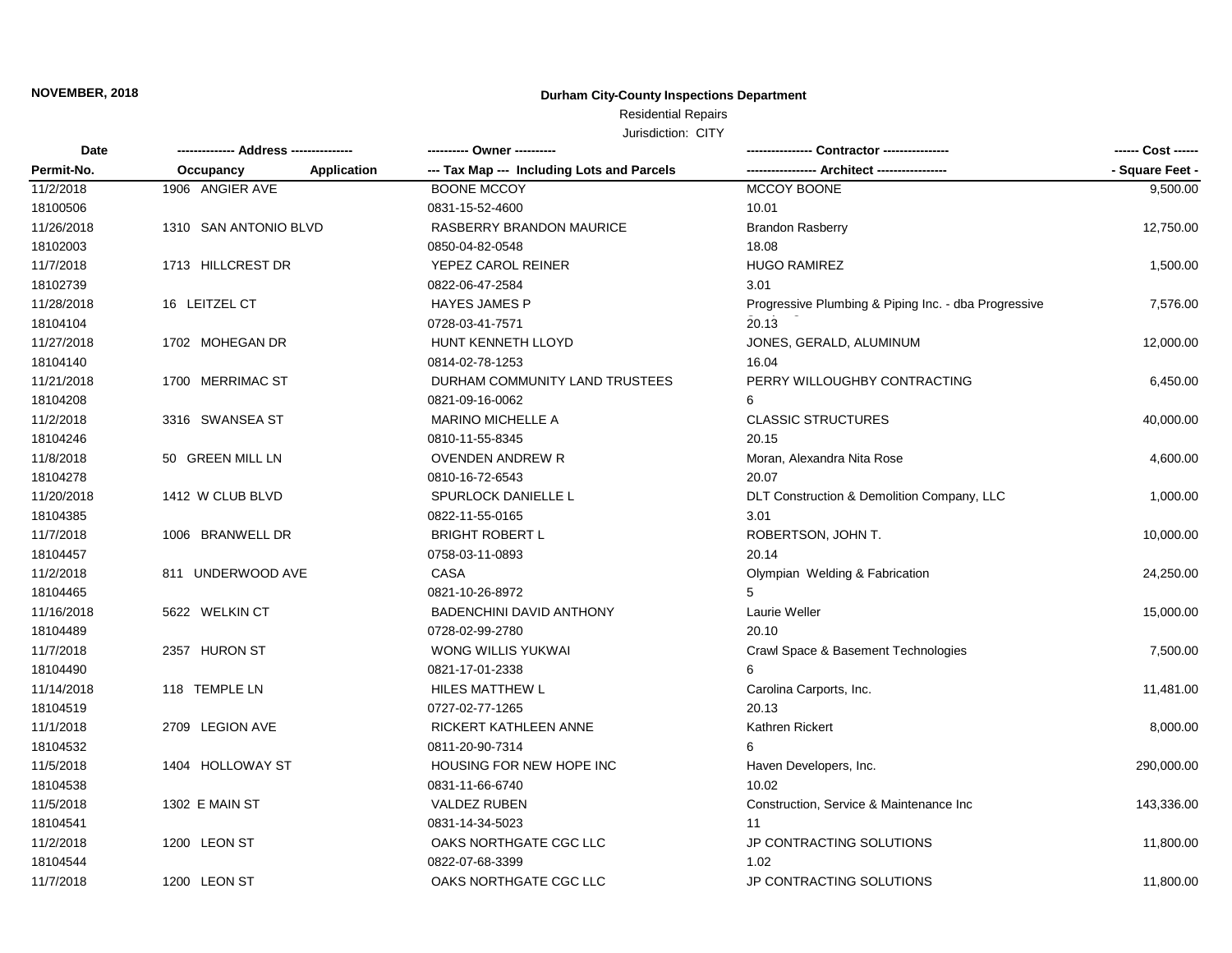### **Durham City-County Inspections Department**

Residential Repairs

| Date       | -------------- Address --------------- | --------- Owner ---------                  |                                        |                 |
|------------|----------------------------------------|--------------------------------------------|----------------------------------------|-----------------|
| Permit-No. | <b>Application</b><br>Occupancy        | --- Tax Map --- Including Lots and Parcels |                                        | - Square Feet - |
| 18104545   |                                        | 0822-07-68-3399                            | 1.02                                   |                 |
| 11/27/2018 | 112 S JOYLAND ST                       | PRESTIGE HOME SOLUTIONS LLC                | Production Construction Inc.           | 63,000.00       |
| 18104560   |                                        | 0841-14-24-7872                            | 18.02                                  |                 |
| 11/5/2018  | 307 ALUMNI AVE                         | HOFFMAN STEPHEN G JR                       | Sierra Structures, Inc.                | 12,629.00       |
| 18104567   |                                        | 0717-01-37-8724                            | 20.12                                  |                 |
| 11/8/2018  | 1519 AMBERLEY DR                       | <b>HINTON DARYL R</b>                      | <b>CURTIS RIGGINS</b>                  | 3,500.00        |
| 18104568   |                                        | 0842-13-13-6160                            | 18.01                                  |                 |
| 11/30/2018 | 629 RED CEDAR CIR                      | <b>BRENDLEN GEORGE L</b>                   | George and Virginia Brendlen           | 19,770.00       |
| 18104569   |                                        | 0846-01-26-7318                            | 21                                     |                 |
| 11/27/2018 | 16 FALLING WATER DR                    | BROCKENBROUGH HENRY W JR                   | MCKINNEY, JOHN T.                      | 20,270.00       |
| 18104571   |                                        | 0718-02-99-3210                            | 20.11                                  |                 |
| 11/14/2018 | 10 STREAMLEY CT                        | <b>GABRIEL TIM</b>                         | Freys Building & Remodeling Company    | 18,825.00       |
| 18104579   |                                        | 0800-01-26-3473                            | 20.17                                  |                 |
| 11/13/2018 | 213 W CORPORATION ST                   | HUNTER ROSA MARIE                          | <b>Trans Perry</b>                     | 1,000.00        |
| 18104582   |                                        | 0831-05-09-4569                            | 8.02                                   |                 |
| 11/9/2018  | 99 LAKESHORE DR                        | <b>MYERS LYNDA R</b>                       | Holbert G. Myers                       | 6,000.00        |
| 18104583   |                                        | 0729-03-20-3462                            | 20.12                                  |                 |
| 11/7/2018  | 102 HAMMOND ST                         | RODGERS MICHAEL L                          | HARDEN, JAMES LEE                      | 130,045.00      |
| 18104591   |                                        | 0832-05-17-8802                            | 1.01                                   |                 |
| 11/5/2018  | 1509 CAROLINA AVE                      | <b>GIBSON SARA N</b>                       | <b>Advanced Structural Repair</b>      | 6,200.00        |
| 18104594   |                                        | 0822-09-26-0639                            | 4.01                                   |                 |
| 11/13/2018 | 716 AINSLEY CT                         | <b>DUNN LAURA H</b>                        | <b>FALLS CONTRACTING LLC.</b>          | 24,600.00       |
| 18104602   |                                        | 0728-03-10-2841                            | 20.12                                  |                 |
| 11/30/2018 | 3635 SUNNINGDALE WAY                   | OBERHEU ANNE MARIE                         | <b>Condie Construction Corporation</b> | 44,022.22       |
| 18104613   |                                        | 0719-03-33-4451                            | 20.08                                  |                 |
| 11/14/2018 | 309 MOLINE ST                          | DAVIS VALENCIA W                           | DreamWork Homes, LLC                   | 88,500.00       |
| 18104617   |                                        | 0821-20-81-5129                            | 13.01                                  |                 |
| 11/8/2018  | 1062 W FOREST HILLS BLVD               | ABERNATHY GUENEVERE A                      | KENNEDY BUILDING CO INC                | 291,810.00      |
| 18104618   |                                        | 0821-18-42-1189                            | $\overline{7}$                         |                 |
| 11/8/2018  | 2603 OWEN ST                           | ANTHONY PERRY INVESTMENTS LLC              | DreamWork Homes, LLC                   | 77,000.00       |
| 18104619   |                                        | 0831-20-81-0829                            | 10.01                                  |                 |
| 11/5/2018  | 3800 CHIPPENHAM RD                     | WINSLOW THOMAS BROCK                       | <b>Advanced Structural Repair</b>      | 8,350.00        |
| 18104643   |                                        | 0719-01-09-3882                            | 20.08                                  |                 |
| 11/13/2018 | 1200 LEON ST                           | OAKS NORTHGATE CGC LLC                     | <b>Stampede Construction</b>           | 10,500.00       |
| 18104644   |                                        | 0822-07-68-3399                            | 1.02                                   |                 |
| 11/13/2018 | 1200 LEON ST                           | OAKS NORTHGATE CGC LLC                     | <b>Stampede Construction</b>           | 10,500.00       |
| 18104645   |                                        | 0822-07-68-3399                            | 1.02                                   |                 |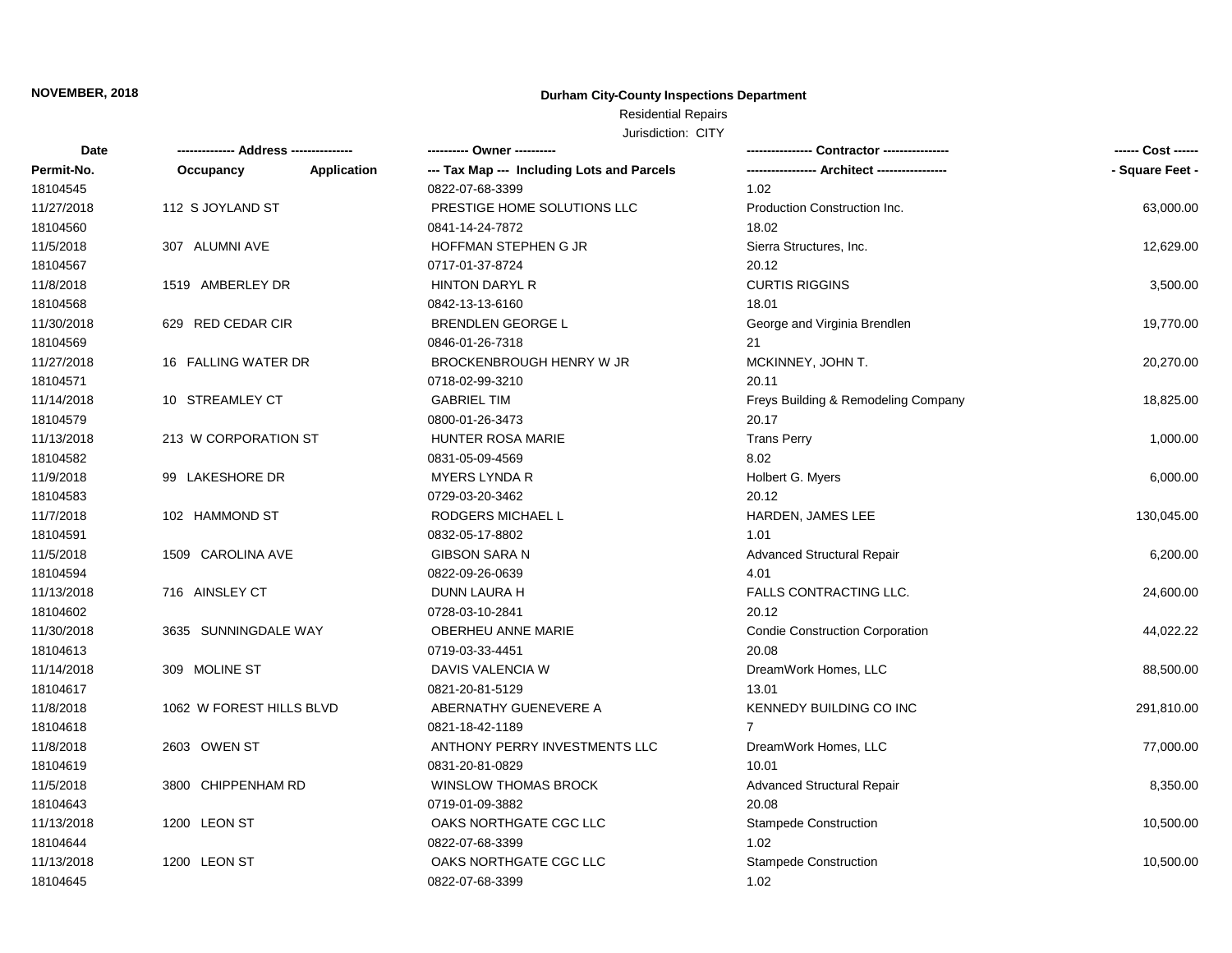### **Durham City-County Inspections Department**

Residential Repairs

| Date       |                     |             | ---------- Owner ---------                 |                                                          | ------ Cost ------ |
|------------|---------------------|-------------|--------------------------------------------|----------------------------------------------------------|--------------------|
| Permit-No. | Occupancy           | Application | --- Tax Map --- Including Lots and Parcels |                                                          | - Square Feet -    |
| 11/8/2018  | 1 COPPER HILL CT    |             | <b>OBLISK GREGORY G</b>                    | FS, LLC                                                  | 8,600.00           |
| 18104657   |                     |             | 0719-04-80-1744                            | 20.11                                                    |                    |
| 11/15/2018 | 1205 HIBISCUS ST    |             | <b>SECURE INC</b>                          | Sweetwater Construction L.L.C.                           | 36,900.00          |
| 18104660   |                     |             | 0831-07-58-9977                            | 10.02                                                    |                    |
| 11/8/2018  | 314 BRANDERMILL DR  |             | <b>BUSHEY RYAN</b>                         | Sierra Structures, Inc.                                  | 6,150.00           |
| 18104678   |                     |             | 0729-03-13-7481                            | 20.11                                                    |                    |
| 11/16/2018 | 1209 VIRGINIA AVE   |             | WILSON DR WILLIAM P                        | Robinson, David P.                                       | 44,900.00          |
| 18104680   |                     |             | 0822-09-05-6680                            | 4.01                                                     |                    |
| 11/5/2018  | 214 LANDRETH CT     |             | <b>RIFFER CHRISTOPHER J</b>                | FOUNDATION XPERTS, LLC                                   | 8,000.00           |
| 18104685   |                     |             | 0728-03-20-3849                            | 20.12                                                    |                    |
| 11/8/2018  | 2840 STUART DR      |             | ALABI OLUMAYOWA                            | FOUNDATION XPERTS, LLC                                   | 19,800.00          |
| 18104687   |                     |             | 0820-05-07-0772                            | 20.07                                                    |                    |
| 11/8/2018  | 909 GREEN ST        |             | <b>BROWNING MATTHEW E</b>                  | Sierra Structures, Inc.                                  | 9,689.00           |
| 18104688   |                     |             | 0822-16-72-6831                            | 3.02                                                     |                    |
| 11/8/2018  | 1817 JAMES ST       |             | TROSA RESIDENTIAL INC                      | Triangle Residential Options for Substance Abusers, Inc. | 125,000.00         |
| 18104699   |                     |             | 0821-11-91-1259                            |                                                          |                    |
| 11/7/2018  | 9 GALWAY GLENN LN   |             | <b>CMD-LONGVIEW LLC</b>                    | <b>JOSEPH K. STEWART</b>                                 | 14,300.00          |
| 18104700   |                     |             | 0812-01-16-8567                            | 17.06                                                    |                    |
| 11/20/2018 | 2217 CHAPEL HILL RD |             | <b>CAUDLE RICHARD</b>                      | <b>CHASE BUILDING COMPANY</b>                            | 1,000.00           |
| 18104720   |                     |             | 0821-13-02-6821                            | 6                                                        |                    |
| 11/27/2018 | 2625 MCDOWELL RD    |             | <b>HOPKINS DONALD</b>                      | THE MAPLEWOOD BUILDING CO., LLC.                         | 85,425.00          |
| 18104725   |                     |             | 0811-15-62-9846                            | 6                                                        |                    |
| 11/7/2018  | 710 SLEEPY CREEK DR |             | <b>GOAD FRANK R</b>                        | <b>JES TARHEEL, LLC</b>                                  | 6,687.00           |
| 18104726   |                     |             | 0719-04-81-7453                            | 20.11                                                    |                    |
| 11/13/2018 | 807 W TRINITY AVE   |             | DUKE TOWER ASSOCIATES LTD                  | Rachel Steinsberger                                      | 9,950.00           |
| 18104730   |                     |             | 0822-20-80-2722.115                        | 3.02                                                     |                    |
| 11/21/2018 | 1700 MERRIMAC ST    |             | DURHAM COMMUNITY LAND TRUSTEES             | Rawlings Contracting LLC                                 | 300,565.00         |
| 18104731   |                     |             | 0821-09-16-0062                            | 6                                                        |                    |
| 11/27/2018 | 1838 FOREST RD      |             | HUFFSMITH ANN HINTON                       | FS, LLC                                                  | 26,150.00          |
| 18104733   |                     |             | 0822-06-38-5273                            | 4.01                                                     |                    |
| 11/28/2018 | 2115 CROSSWIND AVE  |             | MASTERKEY REAL ESTATE LLC                  | Family Building Company, LLC                             | 86,800.00          |
| 18104734   |                     |             | 0821-13-03-9174                            | 6                                                        |                    |
| 11/28/2018 | 2740 MONTGOMERY ST  |             | <b>WELCH JAMES</b>                         | THE MAPLEWOOD BUILDING CO., LLC.                         | 8,000.00           |
| 18104737   |                     |             | 0811-19-51-0990                            | 6                                                        |                    |
| 11/9/2018  | 4129 DEEP WOOD CIR  |             | UTEVSKY AMANDA                             | Falcone Crawl Space & Structural Repair, LLC             | 5,950.00           |
| 18104740   |                     |             | 0810-17-11-3752                            | 20.16                                                    |                    |
| 11/27/2018 | 3809 CHURCHILL CIR  |             | KIRSCH JOSEPH P                            | <b>RICKY ROBINSON</b>                                    | 28,700.00          |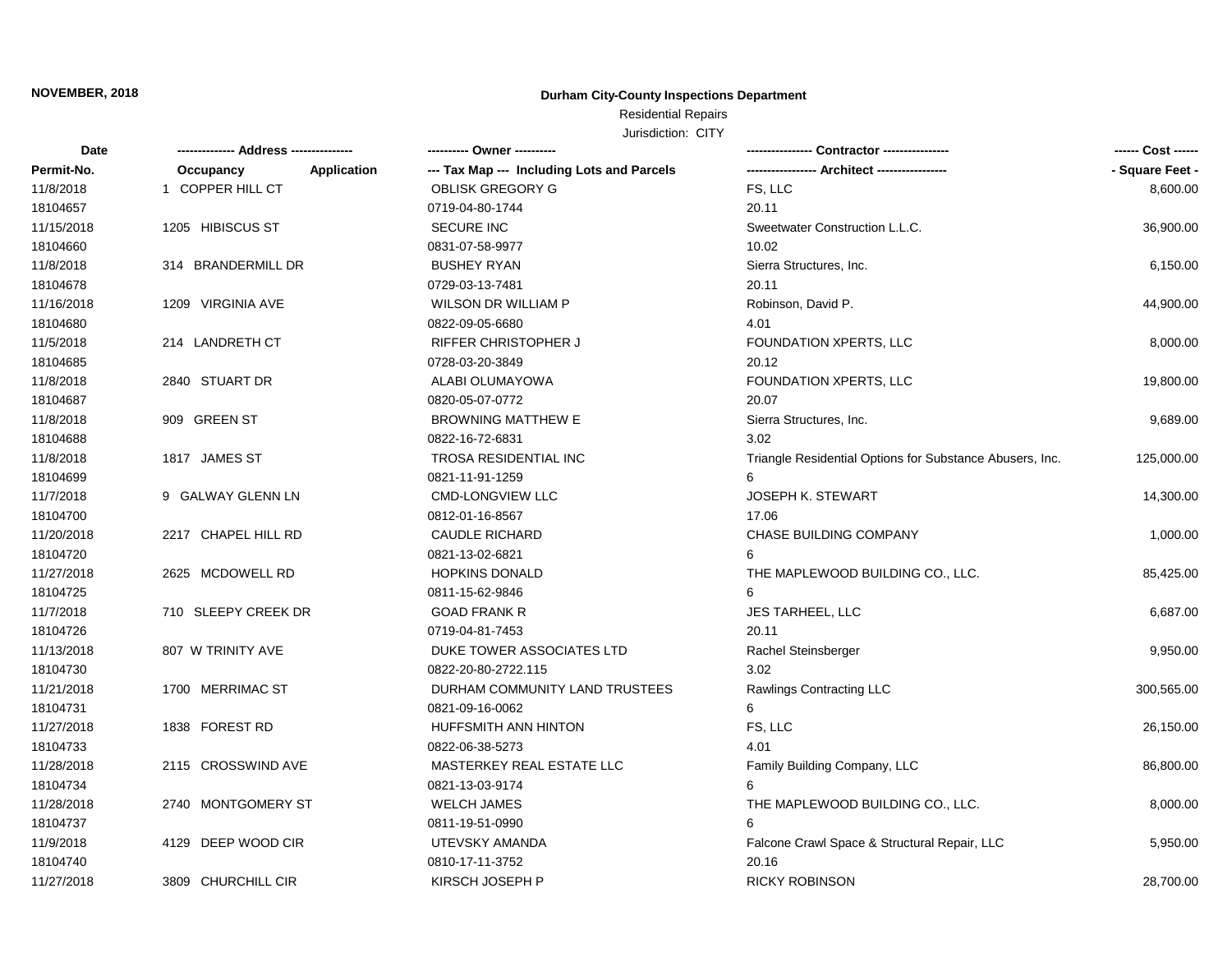### **Durham City-County Inspections Department**

## Residential Repairs

| Date       | -------------- Address --------------- |                    |                                            | Contractor ----------------                          | ------ Cost ------ |
|------------|----------------------------------------|--------------------|--------------------------------------------|------------------------------------------------------|--------------------|
| Permit-No. | Occupancy                              | <b>Application</b> | --- Tax Map --- Including Lots and Parcels |                                                      | - Square Feet -    |
| 18104742   |                                        |                    | 0719-01-39-0182                            | 20.08                                                |                    |
| 11/27/2018 | 4 GOVERNORS PL                         |                    | MCGEE KARA S                               | Don Fowler                                           | 17,400.00          |
| 18104744   |                                        |                    | 0802-02-86-3957                            | 17.06                                                |                    |
| 11/16/2018 | 24 INNISFREE DR                        |                    | SLEDGE CAROL B                             | Carol B. Sledge                                      | 600.00             |
| 18104745   |                                        |                    | 0800-04-90-9950                            | 20.16                                                |                    |
| 11/9/2018  | 18 JOCI CT                             |                    | <b>BELL KEVIN F</b>                        | <b>HEROLD RAYMOND</b>                                | 4,741.00           |
| 18104752   |                                        |                    | 0842-03-41-0847                            | 18.01                                                |                    |
| 11/9/2018  | 4118 COBBLESTONE PL                    |                    | <b>BRYANT KEITH</b>                        | FS, LLC                                              | 6,800.00           |
| 18104754   |                                        |                    | 0719-03-03-2390                            | 20.18                                                |                    |
| 11/28/2018 | 1307 CAROLINA AVE                      |                    | <b>LEHMAN EBEN</b>                         | PARKER, DAVID R.                                     | 152,692.00         |
| 18104757   |                                        |                    | 0822-09-15-9991                            | 4.01                                                 |                    |
| 11/8/2018  | 2945 WELCOME DR                        |                    | MORGART JACK A                             | Select Custom Builders, LLC                          | 28,000.00          |
| 18104761   |                                        |                    | 0811-13-02-3687                            | 20.17                                                |                    |
| 11/9/2018  | 500 WOODCROFT PKWY                     |                    | <b>KEEGSTRA JAMES</b>                      | Progressive Plumbing & Piping Inc. - dba Progressive | 11,728.00          |
| 18104767   |                                        |                    | 0719-04-90-7704                            | 20.11                                                |                    |
| 11/9/2018  | 2 BRIDGEPORT DR                        |                    | VAN RHEE ALBERT MICHIEL                    | Progressive Plumbing & Piping Inc. - dba Progressive | 12,123.00          |
| 18104768   |                                        |                    | 0729-03-40-7301                            | 20.12                                                |                    |
| 11/9/2018  | 43 SEDGEWOOD CT                        |                    | <b>MIMS BARBARA A</b>                      | Progressive Plumbing & Piping Inc. - dba Progressive | 9,454.00           |
| 18104770   |                                        |                    | 0729-04-71-5508                            | 20.10                                                |                    |
| 11/14/2018 | 2614 SPARGER RD                        |                    | SUMNER PATRICIA W                          | BERCON BUILDING COMPANY INCORPORATED                 | 29,958.00          |
| 18104771   |                                        |                    | 0803-04-53-7903                            | 17.07                                                |                    |
| 11/14/2018 | 5042 GABLE RIDGE DR                    |                    | POONNEN PRADEEP JOHN                       | Progressive Plumbing & Piping Inc. - dba Progressive | 9,279.00           |
| 18104772   |                                        |                    | 0729-01-25-3672                            | 20.11                                                |                    |
| 11/14/2018 | 5202 GRANDHAVEN DR                     |                    | <b>MISTRY BIPIN S</b>                      | Southeast Foundation Repair Inc                      | 7,800.00           |
| 18104774   |                                        |                    | 0727-01-38-6605                            | 20.12                                                |                    |
| 11/13/2018 | 811 HANSON RD                          |                    | FEDERAL NATIONAL MORTGAGE                  | Mynekia Perry                                        | 13,000.00          |
| 18104782   |                                        |                    | 0729-02-66-4728                            | 20.10                                                |                    |
| 11/13/2018 | 107 N GOLEY ST                         |                    | <b>GADDY SHARON ANN</b>                    | ABSOLUTE CONSTRUCTION GROUP, LLC.                    | 65,000.00          |
| 18104783   |                                        |                    | 0831-14-44-0097                            | 11                                                   |                    |
| 11/13/2018 | 608 CARLTON AVE                        |                    | <b>LEATHERS ESTHER N</b>                   | Barbour Built Construction Inc.                      | 152,000.00         |
| 18104794   |                                        |                    | 0831-09-27-0199                            | 11                                                   |                    |
| 11/30/2018 | 1105 N ELIZABETH ST                    |                    | DAUGHTRY STEPHEN E JR TRUSTEE              | Pruitt Building Co.                                  | 272,466.00         |
| 18104799   |                                        |                    | 0832-17-20-2225                            | 2                                                    |                    |
| 11/14/2018 | 1212 OYSTERWOOD LN                     |                    | RAY DONALD J TRUSTEE                       | SOUTHERN EXPOSURE SUNROOMS                           | 9,480.00           |
| 18104801   |                                        |                    | 0769-03-21-9996                            | 19                                                   |                    |
| 11/13/2018 | 6 RICHARDSON CIR                       |                    | <b>BETTIS RANDY W</b>                      | <b>VELASQUEZ LANDSCAPING LLC.</b>                    | 7,300.00           |
| 18104802   |                                        |                    | 0728-02-76-5443                            | 20.14                                                |                    |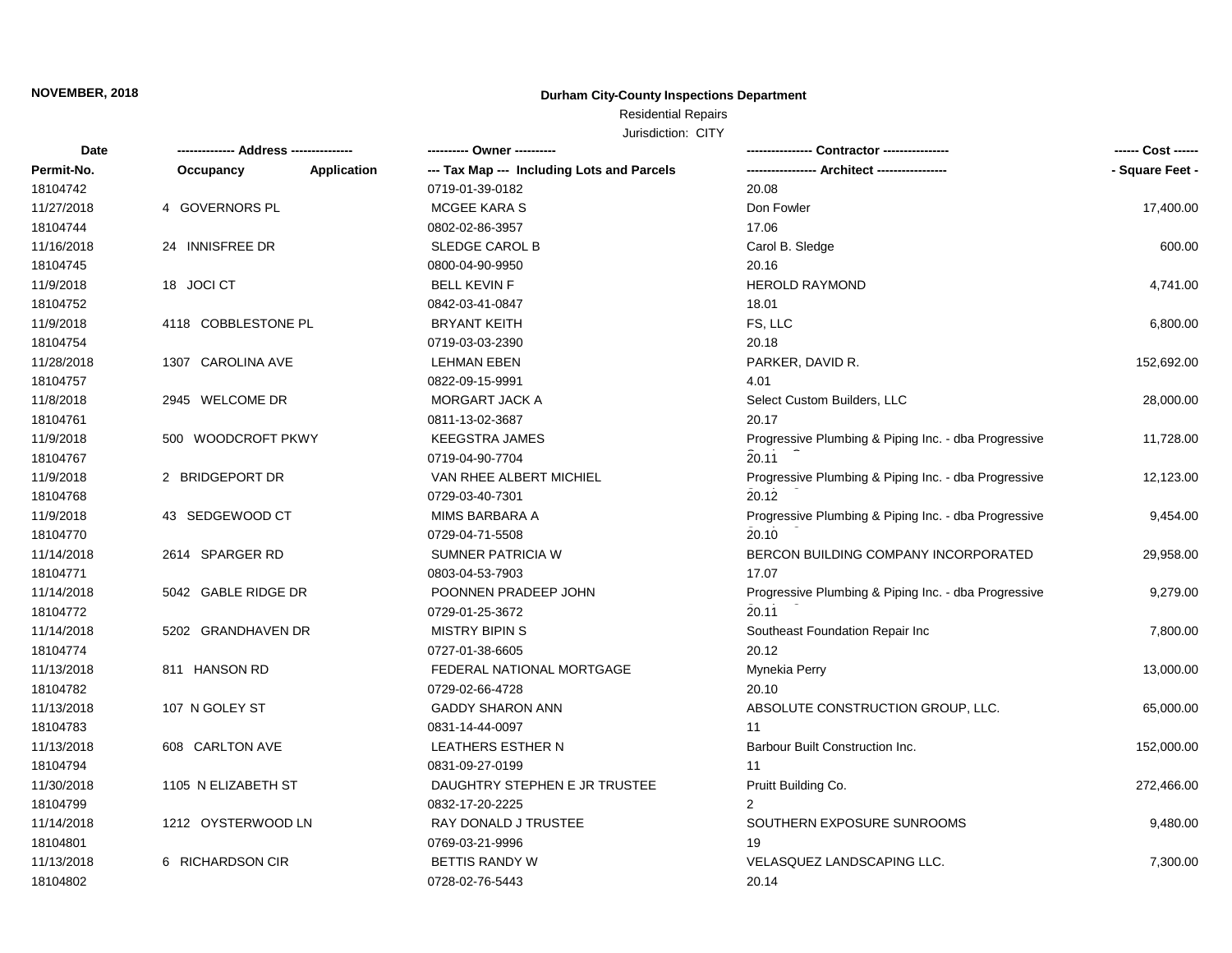### **Durham City-County Inspections Department**

## Residential Repairs

| Date       |                                 |                                            |                                              | ------ Cost ------ |
|------------|---------------------------------|--------------------------------------------|----------------------------------------------|--------------------|
| Permit-No. | Occupancy<br><b>Application</b> | --- Tax Map --- Including Lots and Parcels |                                              | - Square Feet -    |
| 11/14/2018 | 1913 S ALSTON AVE               | <b>CANADY TERESA</b>                       | White's Enterprises, Inc.                    | 78,069.00          |
| 18104820   |                                 | 0830-10-25-9855                            | 20.09                                        |                    |
| 11/21/2018 | 106 GRESHAM AVE                 | MCARDLE DORRYS ANN                         | Turnlight Partners Ltd.                      | 2,350.00           |
| 18104826   |                                 | 0832-05-18-4189                            | 1.02                                         |                    |
| 11/26/2018 | 4807 MISTLETOE LN               | PARKER ROSHANNA SINGLEY                    | Sierra Structures, Inc.                      | 6,419.00           |
| 18104841   |                                 | 0759-03-14-7291                            | 18.05                                        |                    |
| 11/26/2018 | 14 WHITBURN PL                  | <b>BARAGONA RUTH R</b>                     | <b>ENO RIVER RENOVATIONS</b>                 | 6,500.00           |
| 18104842   |                                 | 0811-03-10-3498                            | 20.17                                        |                    |
| 11/15/2018 | 1001 COUNTRY CLUB DR            | <b>KELSALL ANDREW M</b>                    | Crawl Space & Basement Technologies          | 8,650.00           |
| 18104844   |                                 | 0804-02-65-3940                            | 16.04                                        |                    |
| 11/27/2018 | 405 E CLUB BLVD                 | WEST 4TH LLC                               | Teresa & Jimmie Herbert                      | 600.00             |
| 18104845   |                                 | 0832-10-36-4221                            | 1.01                                         |                    |
| 11/29/2018 | 104 MAYWEED DR                  | PULTE HOME COMPANY LLC                     | SITESCAPES, LLC.                             | 9,980.00           |
| 18104849   |                                 | 0811-13-13-1077                            | 20.17                                        |                    |
| 11/27/2018 | 7021 KNOTTY PINE DR             | <b>SWANSTROM RONALD I</b>                  | CQC Home - Custom Quality Carpentry LLC, T/A | 360,251.00         |
| 18104852   |                                 | 0708-03-31-8938                            | 20.12                                        |                    |
| 11/27/2018 | 113 MONTICELLO AVE              | <b>BOLLINGER KENNETH L</b>                 | Kevin Stedman                                | 3,500.00           |
| 18104857   |                                 | 0820-09-16-8413                            | 20.07                                        |                    |
| 11/26/2018 | 819 WILKERSON AVE               | <b>BROWN PAUL DEAN</b>                     | ARTISAN CUSTOM RENOVATIONS, INC.             | 64,000.00          |
| 18104858   |                                 | 0821-06-48-9589                            |                                              |                    |
| 11/26/2018 | 5014 BUTTERNUT RD               | NEEDHAM LESTER D                           | Freys Building & Remodeling Company          | 23,235.00          |
| 18104860   |                                 | 0709-01-37-1713                            | 20.18                                        |                    |
| 11/26/2018 | 2601 ASHE ST                    | CITYLINK REAL ESTATE SOLUTIONS             | NC Dumpster, LLC                             | 1,000.00           |
| 18104861   |                                 | 0831-20-82-1313                            | 10.01                                        |                    |
| 11/30/2018 | 3921 CHIPPENHAM RD              | CHIPPENHAM PROPERTIES INC                  | BUILDSENSE, INC.                             | 179,000.00         |
| 18104905   |                                 | 0719-01-08-5577                            | 20.08                                        |                    |
| 11/16/2018 | 3420 PINAFORE DR                | <b>BOTTGER BRIAN S</b>                     | <b>Brian Bottger</b>                         | 24,850.00          |
| 18104921   |                                 | 0801-04-61-8068                            | 20.17                                        |                    |
| 11/26/2018 | 500 N DUKE ST                   | <b>FOLSOM RALPH</b>                        | KLAUSMANN, ALEX                              | 17,000.00          |
| 18104922   |                                 | 0822-20-80-2321.074                        | 8.02                                         |                    |
| 11/26/2018 | 1409 RUFFIN ST                  | <b>MANCUSO AMANDA S</b>                    | W. D. OSBORNE GENERAL CONTRACTOR, INC.       | 96,000.00          |
| 18104923   |                                 | 0822-16-83-5877                            | 3.02                                         |                    |
| 11/28/2018 | 2716 W CARVER ST                | CAGLE-CRUMBLEY HELEN M                     | Pinam Construction, Inc.                     | 1,000.00           |
| 18104932   |                                 | 0813-16-92-9860                            | 17.05                                        |                    |
| 11/26/2018 | 4134 WALLINGFORD PL             | <b>BOHNING KARI BURTON</b>                 | Toby Chamberlain DBA Chamberlain Renovations | 12,000.00          |
| 18104933   |                                 | 0709-04-93-7769                            | 20.18                                        |                    |
| 11/27/2018 | 2506 TRYON RD                   | <b>SLOTKIN MATTHEW B</b>                   | A.G. BUILDERS                                | 48,669.00          |